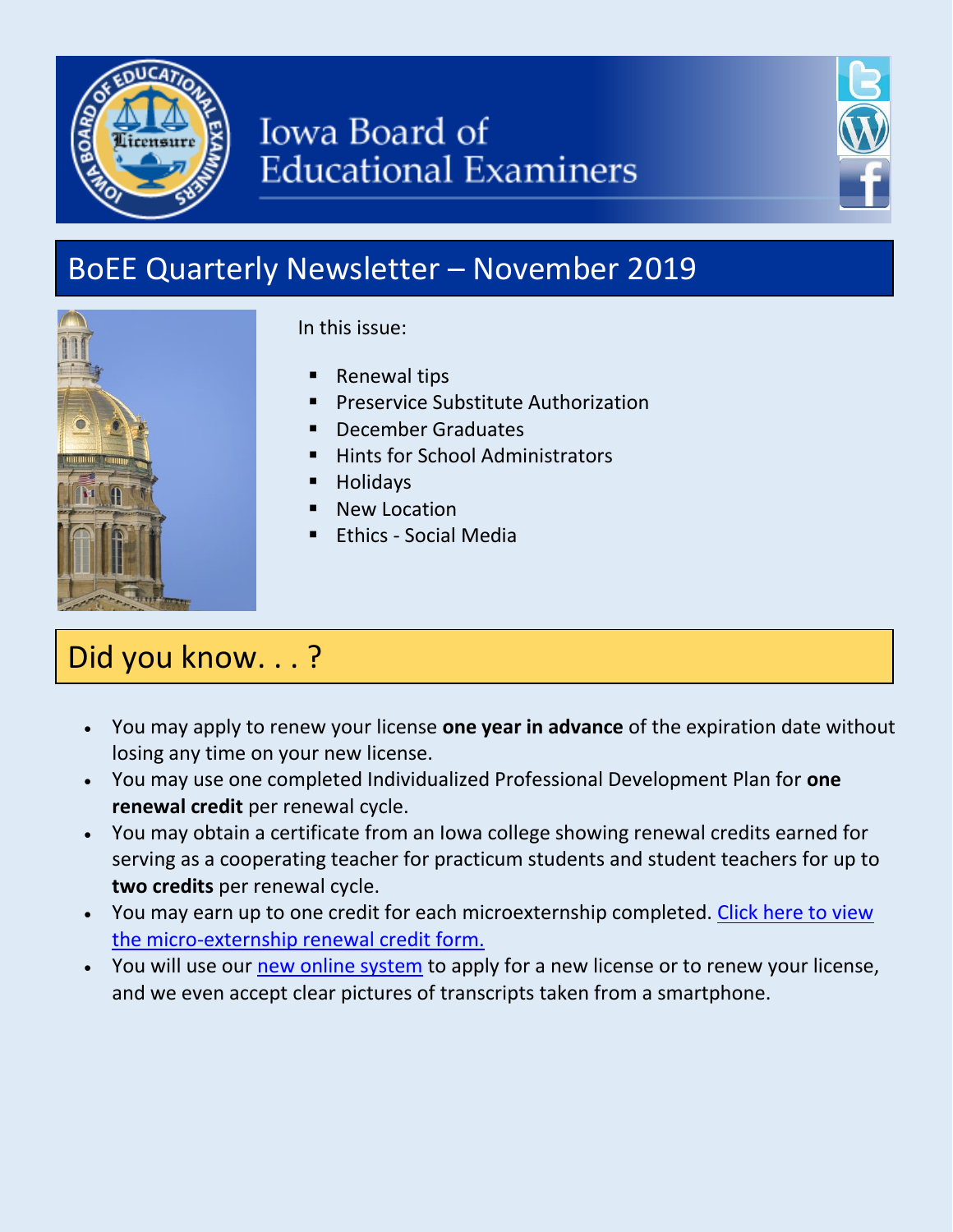### Preservice Substitute Authorization



We have created a new preservice substitute authorization for teacher preparation candidates. This cannot be used for practicum or student teaching requirements.

- Applicants need to be a junior or senior in an Iowa teacher preparation program
- Applicants need to be at least 21 years of age
- Applicants need to be recommended by their Iowa program
- Applicants will apply through our online system

#### Hiring December Graduates

School districts may have openings or substitute positions available now or next semester.

- December graduates may teach or substitute teach once their Iowa initial license has been issued. Each college has a different timeline for sending recommendations for licensure ranging from mid-December to mid-January.
- If you are offering a new graduate a position, and they have all requirements met except for the required assessments, they may apply for a temporary initial license. The district will also need to show that there was a diligent search.
- New graduates may substitute teach right away if they hold the new preservice substitute authorization.

### Helpful Hints for School Administrators

[Bookmark this link](https://docs.google.com/document/d/1ZkW8meSaZe6xsXuxSiisZWWr_1vAylQCx_l8qO1EwWI/edit?usp=sharing) for important information about Iowa license types, BEDS information, ethics presentations, and other important information for school administrators and HR directors. Guidance about [work experience coordinators](https://drive.google.com/file/d/1FF0gi_K7i5UC91ZMVwvCcnTMQQzZrUeq/view?usp=sharing) can also be found on this document.